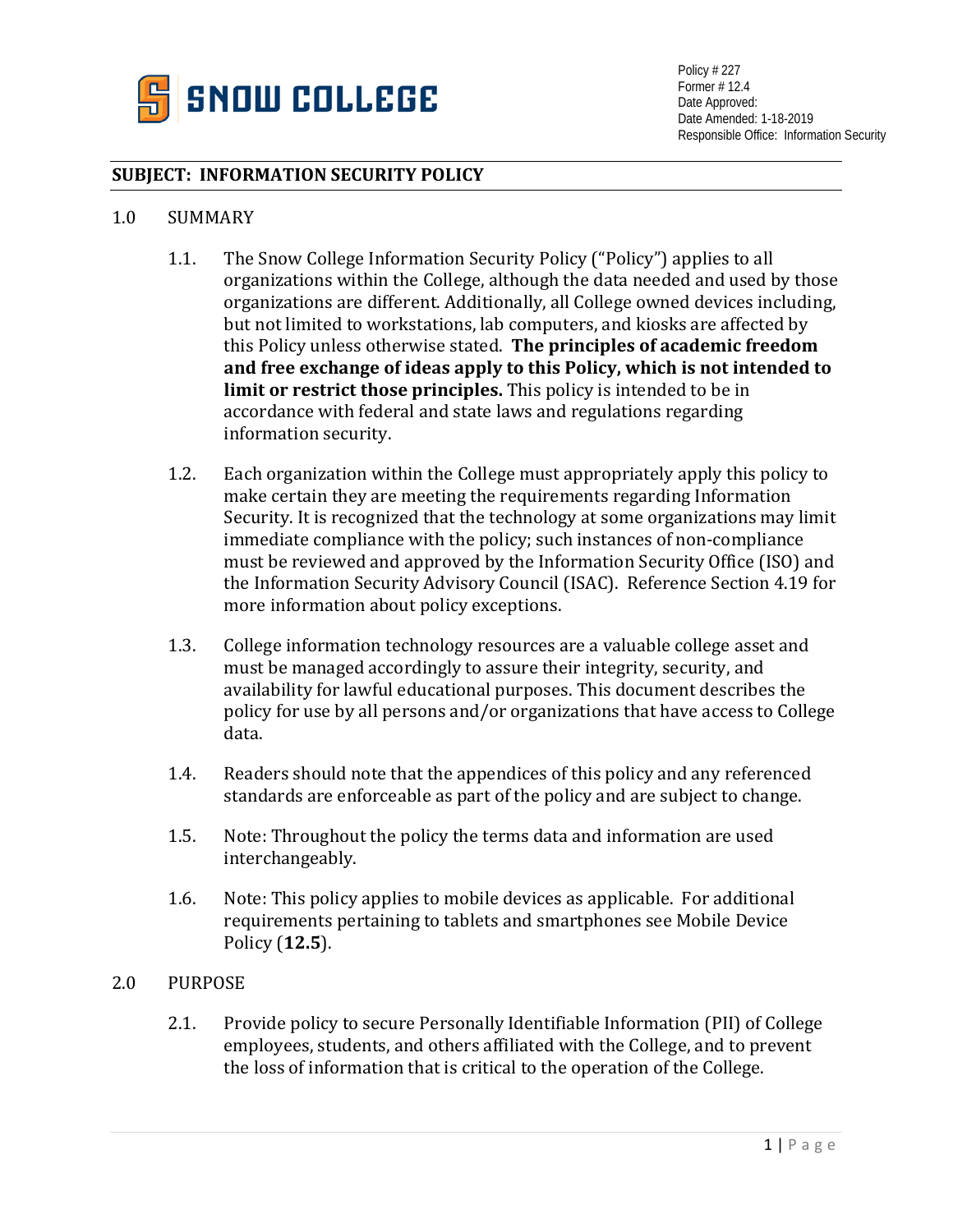

- 2.2. Provide reasonable and appropriate procedures to assure the confidentiality, integrity, and availability of the College's information technology resources.
- 2.3. Prescribe mechanisms which help identify and prevent the compromise of information security and the misuse of College data, applications, networks, and computer systems.
- 2.4. Define mechanisms which protect the reputation of the College and allow the College to satisfy its legal and ethical responsibilities with regard to its networks' and computer systems' connectivity to networks outside the College.
- 2.5. Provide written guidelines and procedures to manage and control information considered to be PII whether in electronic, paper, or other forms.
- 2.6. Protect the integrity and validity of College data.
- 2.7. Assure the security and protection of PII in the College's custody, whether in electronic, paper, or other forms.

## 3.0 DEFINITIONS

- 3.1. *Centralized Computer Systems* Computer hardware (including but not limited to servers, routers, switches, and access points) and software systems (including but not limited to Web hosts, customized databases, College databases, and faculty developed software for educational purposes) maintained by the IT Division and located in areas managed by IT personnel.
- 3.2. *Computing Equipment* All hardware used to process, store, or transmit College data.
- 3.3. *Data* Information contained in either College computer systems or in physical copy that is utilized for the purposes of conducting College business or learning.
- 3.4. *Decentralized Computer Systems* Computer hardware (including but not limited to servers, routers, switches, and access points) and software systems (including but not limited to Web hosts, customized databases, College databases, and faculty developed software for educational purposes) maintained by any non - IT Division department.
- 3.5. *Information Technology Resource (IT Resource)* A resource used for electronic storage, processing or transmitting of any data or information, as well as the data or information itself. This definition includes but is not limited to electronic mail, voice mail, local databases, externally accessed databases, CD-ROM, recorded magnetic media, photographs, digitized information, or microfilm. This also includes any wire, radio,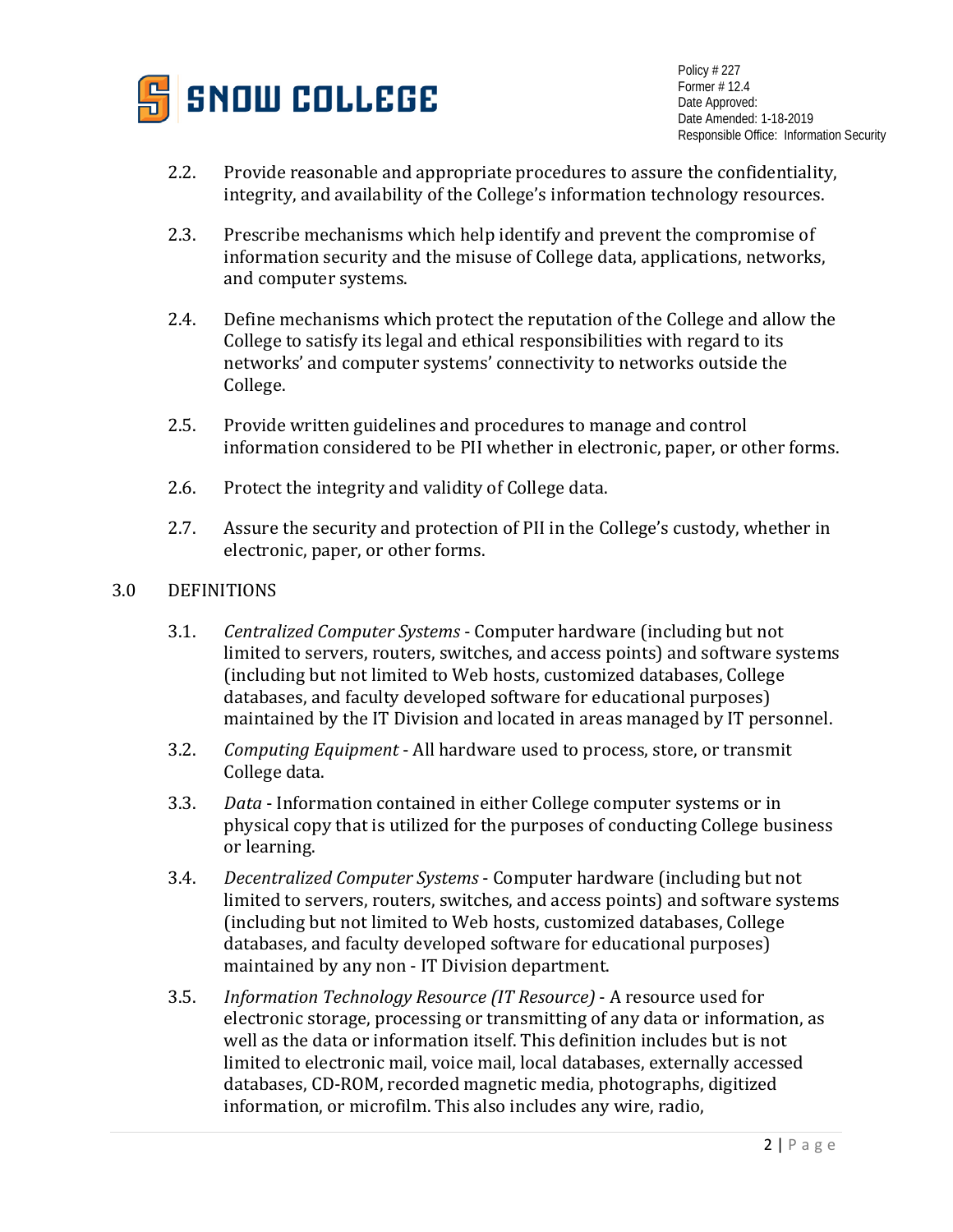

electromagnetic, photo optical, photo electronic or other facility used in transmitting electronic communications, and any computer facilities or related electronic equipment that electronically stores such communications.

- 3.6. *Kiosk* Computers located in public spaces designed to offer limited functionality with specialized hardware or software.
- 3.7. *Lab* A collection of computers that are either available for general use or are in a secured academic environment that are intended for specific use by students, faculty or staff.
- 3.8. *Mobile Device* Any handheld or portable computing device including running and operating system optimized or designed for mobile computer, such as Android, Apple's iOS, or Windows Mobile. Any device running a full desktop version operating system is not included in this definition.
- 3.9. *Portable Equipment* Laptops and other removable storage devices such as flash drives.
- 3.10. *Public Information* Information that may be provided openly to the public.
- 3.11. *Security* Measures taken to reduce the risk of (a) unauthorized access to IT resources via logical, physical, managerial, or social engineering means; and/or (b) damage to or loss of IT resources through any type of disaster, including cases where a violation of security or a disaster occurs despite preventative measures.
- 3.12. *Personally Identifiable Information: (PII)* Any data, electronic or physical copy, of which the compromise with respect to confidentiality, integrity, and/or availability could have a material adverse effect on Snow College interests, the conduct of College programs or the privacy to which individuals are entitled. Examples of such data would include that data protected by the Government Records Access and Management Act (GRAMA), Family Education Rights and Privacy Act (FERPA), Gramm-Leach-Bliley Act (GLBA) or other laws governing the use of data or data that has been deemed by the College as requiring protective measures. Also included in this class of information are credit card and Social Security numbers. (For additional information on data classification types, reference policy 12.2 Data Classification and Handling.)
- 3.13. *Strong Password* A password that is at least 8 characters long and is a combination of upper and lower case letters, numbers and special characters. Strong passwords do not include commonly used phrases, names, or other types of dictionary words.
- 3.14. *User* All persons and/or organizations that have access to College data.
- 3.15. *Workstation*  Computers assigned to one or more College employees for conduction College business.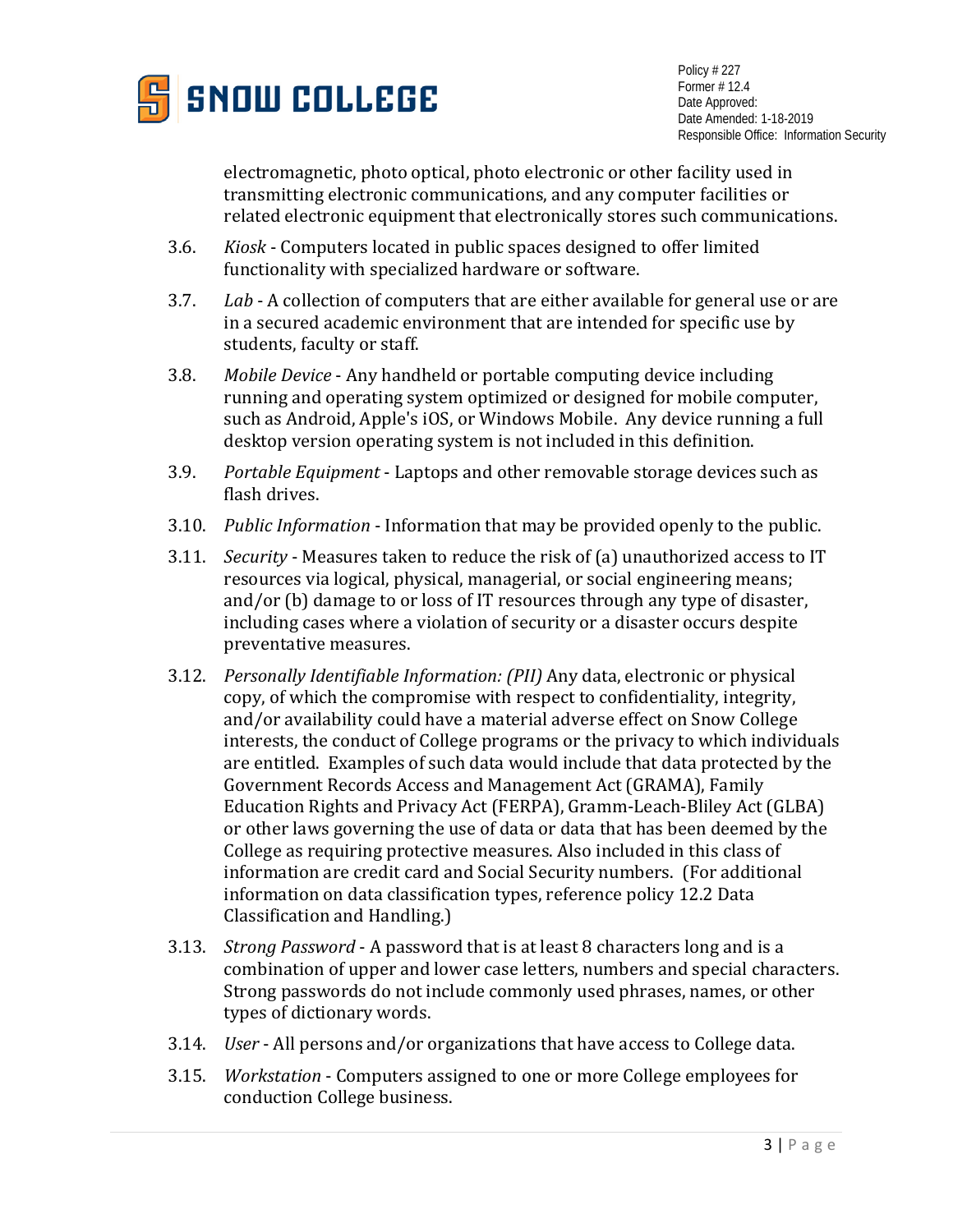

## 4.0 POLICY

Information security or protection of confidential personal and internal information departments and other College units must take measures to protect PII and internal information that is used, processed, transmitted, or stored on IT resources in accordance with this policy and any additional information security rules developed by data stewards and/or ISO.

- 4.1. *Information Confidentiality and Privacy*. All users are expected to respect the confidentiality and privacy of individuals whose records they access. Users are responsible for maintaining the confidentiality of data they access or use and the consequences of any breach of confidentiality.
- 4.2. *Handling Sensitive/Restricted Information*. The unauthorized addition, modification, deletion, or disclosure of PII included in College data files is expressly forbidden.
- 4.3. *Centralized/Decentralized Computing Systems*. All computing systems will be in compliance with this policy and College Security standards regardless of whether they are centralized or decentralized. Any decentralized computing systems that are unable to comply with the requirements of this policy may be required to relocate to the College Data Center at the discretion of the ISAC and ISO.
- 4.4. *Personally Identifiable Information Collection*. PII must only be collected for lawful and legitimate College purposes according to the requirements outlined in Utah System of Higher Education (USHE) Policy R345 – Information Technology Resource Security.
- 4.5. *Public Information*. Although there are no restrictions on disclosure of public information, the same precautions prescribed in this policy for protection of College data must be adhered to for the purpose of preventing unauthorized modification, deletion, etc. of public information.
- 4.6. *Access Control*. Access to College data and its resident computing system will be restricted to those users that have a legitimate business or educational need and appropriate approvals for access to such information. Users must ensure that PII is secured from unauthorized access and are responsible for safeguarding this information and related computing systems at all times through the use of strong passwords and as outlined in the Access Control Section of Appendix B.
- 4.7. *Remote Access*. Only authorized users will be permitted to remotely connect to College computer systems, networks and data repositories to conduct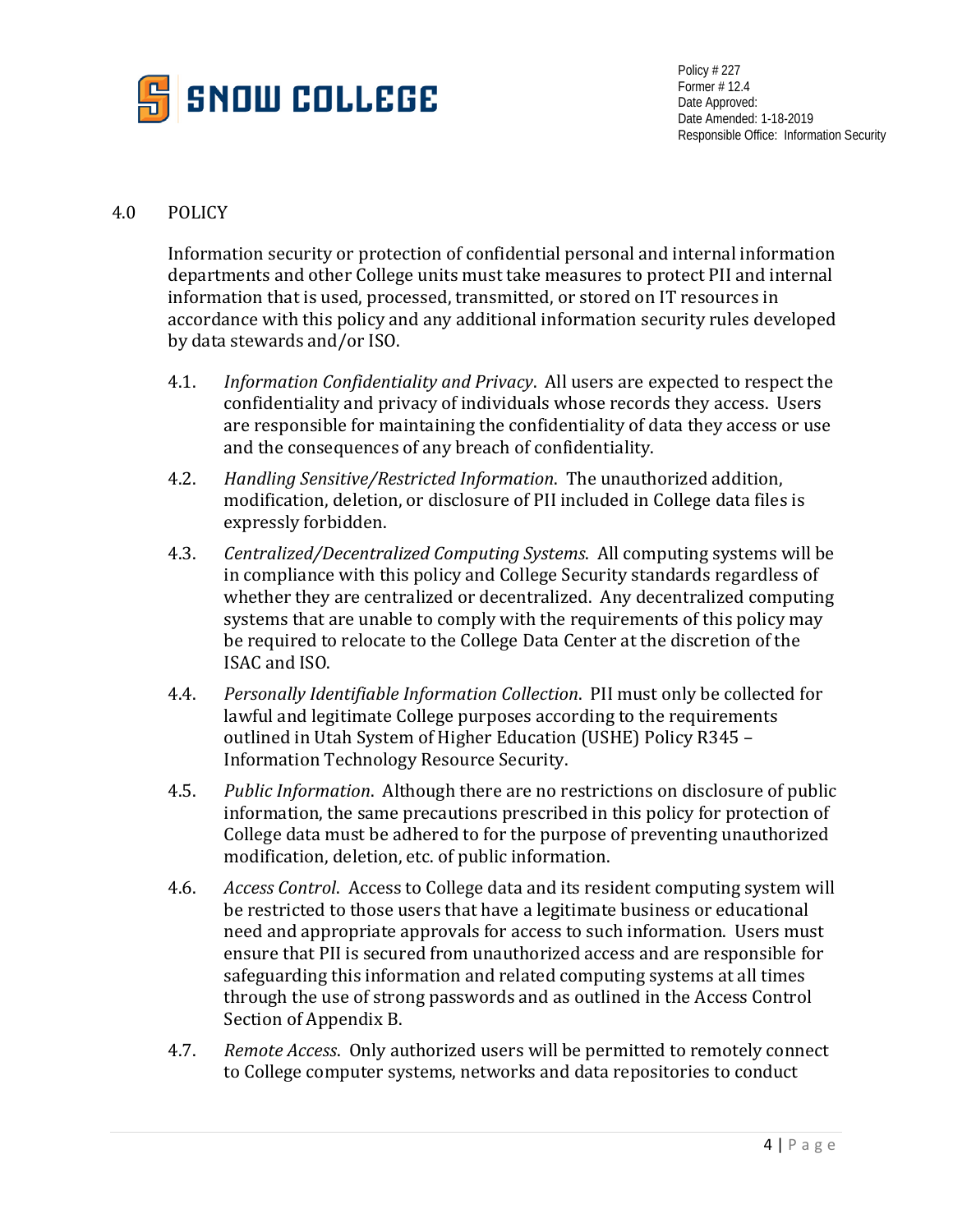

College related business as required by the standard for secure remote access.

- 4.8. *Physical Security*. The physical security of computing resources will be accomplished utilizing current industry standards and appropriate technology and plans as defined by the ISO. Responsibility for centralized computing systems security will reside with the IT office. All other computing systems security will be the responsibility of the appropriate IT office specialist. See the Physical Security section of Appendix B for specific requirements.
- 4.9. *Data Security.* Users will ensure PII is secure and the integrity of records is safeguarded in storage and transmission. Users who handle PII are responsible for the proper handling of this data while under their control. Refer to the Data Security section of Appendix B for specific Data Security Requirements.
- 4.10. *Backup and Recovery*. Administrators of centralized computing systems will backup essential College data according to a documented disaster recovery plan consistent with industry standards and store such data at a secure commercial site. Decentralized computing systems will have available, at a minimum, a documented disaster recovery plan covering backup procedures, timelines, storage locations/procedures, and recovery.
- 4.11. *Security Incident Response and Handling*. All suspected or actual security breaches of College or departmental system(s) will be reported immediately to the organization's data security steward who will consult with the ISO to assess the level of threat and/or liability posed to the College or affected individuals and respond according to incident response guidelines maintained by the ISO. The College will report and/or publicize unauthorized information disclosures as required by law or specific industry requirements.
- 4.12. *Service Providers*. Service providers utilized to design, implement, and service technologies must provide contractual assurance that they will protect the College's PII it receives according to College or commercially reasonable standards. Such contracts must be reviewed by College Legal Counsel for appropriate terminology regarding use and protection of PII.
- 4.13. *Training and Awareness*. Each new College employee will be trained on the IT Technology Acceptable Use Policy and College Information Security Policy as they relate to individual job responsibilities. Such training will include information regarding controls and procedures to prevent employees from providing data to an unauthorized individual. All employees will be required to complete additional security training as prescribed by the ISO.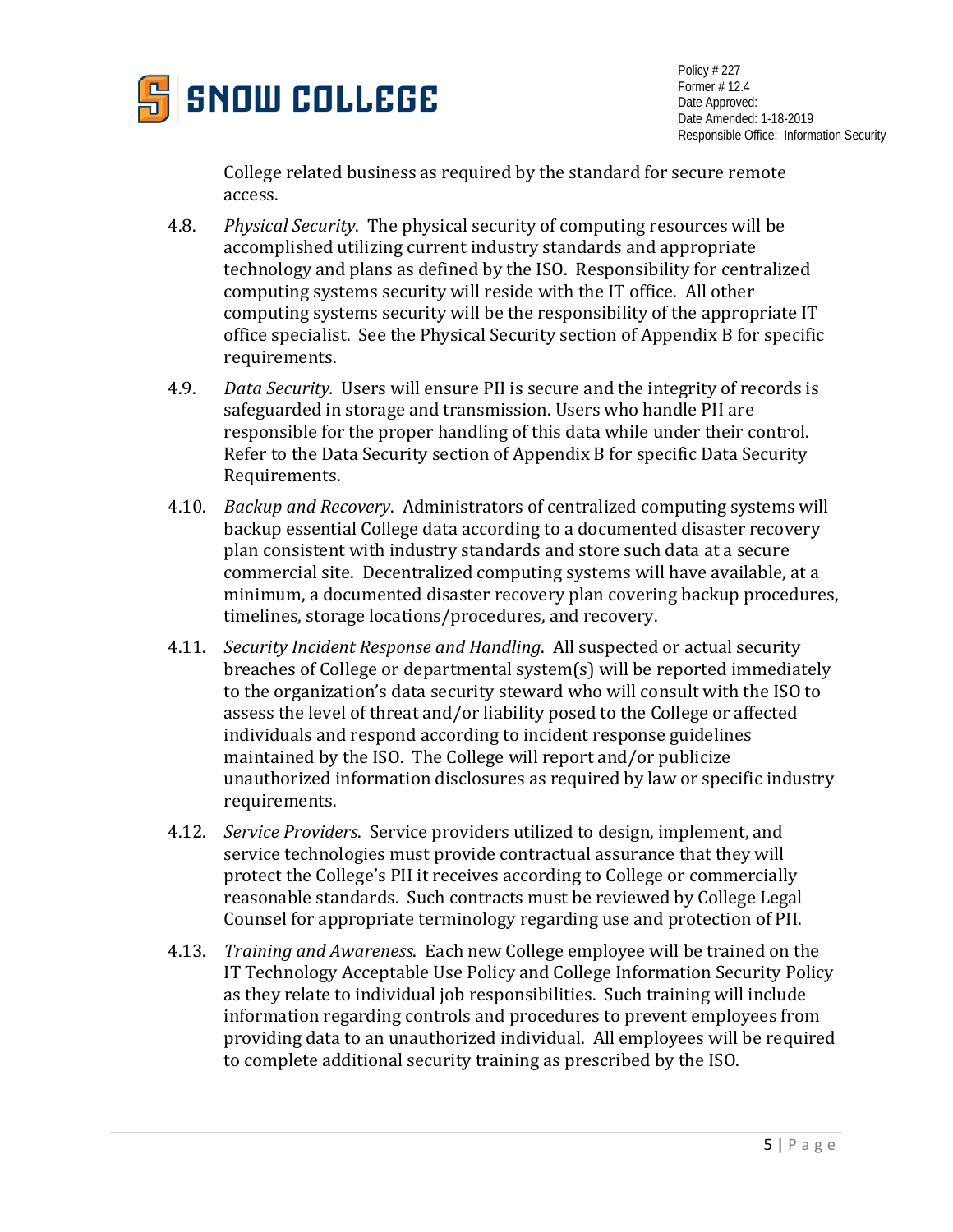

- 4.14. *Computer Labs*. Snow College provides robust computing lab resources for utilization in legitimate and lawful academic endeavors. Computing equipment in these labs will conform to all requirements of this policy with the addition of requirements stated in the Computing Lab Section of Appendix B.
- 4.15. *Software.* Only properly licensed software may be installed on College computer systems.
- 4.16. *Penalties and Enforcement*. Penalties and enforcement of this policy will be in accordance with College policies. Appropriate disciplinary and/or legal action will be taken when warranted in any area involving violations of this policy.
- 4.17. *Policy Review and Revision*. This policy and its associated appendices will be subject to periodic review and revision.
- 4.18. *Policy Clarification*. For clarification or further information on any items in this policy, the user is encouraged to contact the ISO, their data security steward or a member of the ISAC.
- 4.19. *Exceptions to Policy*. Any computing system that is unable to comply with this policy must file an exception. Exceptions to this policy must be approved by the ISO based on academic or business need and reviewed by the ISAC. The ISO will review exceptions annually for continued application and notify the exception holder of any concerns.
- 4.20. *Additional Policies.* Users should be aware that there are additional policies from other governing bodies that affect information security on campus and are outside of the College's Policy and Procedures Manual. Users should be familiar with the policies listed below and ensure their security practices are in adherence to these policies at all times.
	- 4.20.1. Board of Regents (BOR) R345 Information Technology Resource Security
- 5.0 SCOPE
	- 5.1. This policy covers paper-based and electronic data defined to include, but not be limited to, all information maintained, processed, or distributed by the College computer systems that contain data defined by law or policy as PII. This policy also applies to all persons and organizations that have access to College data.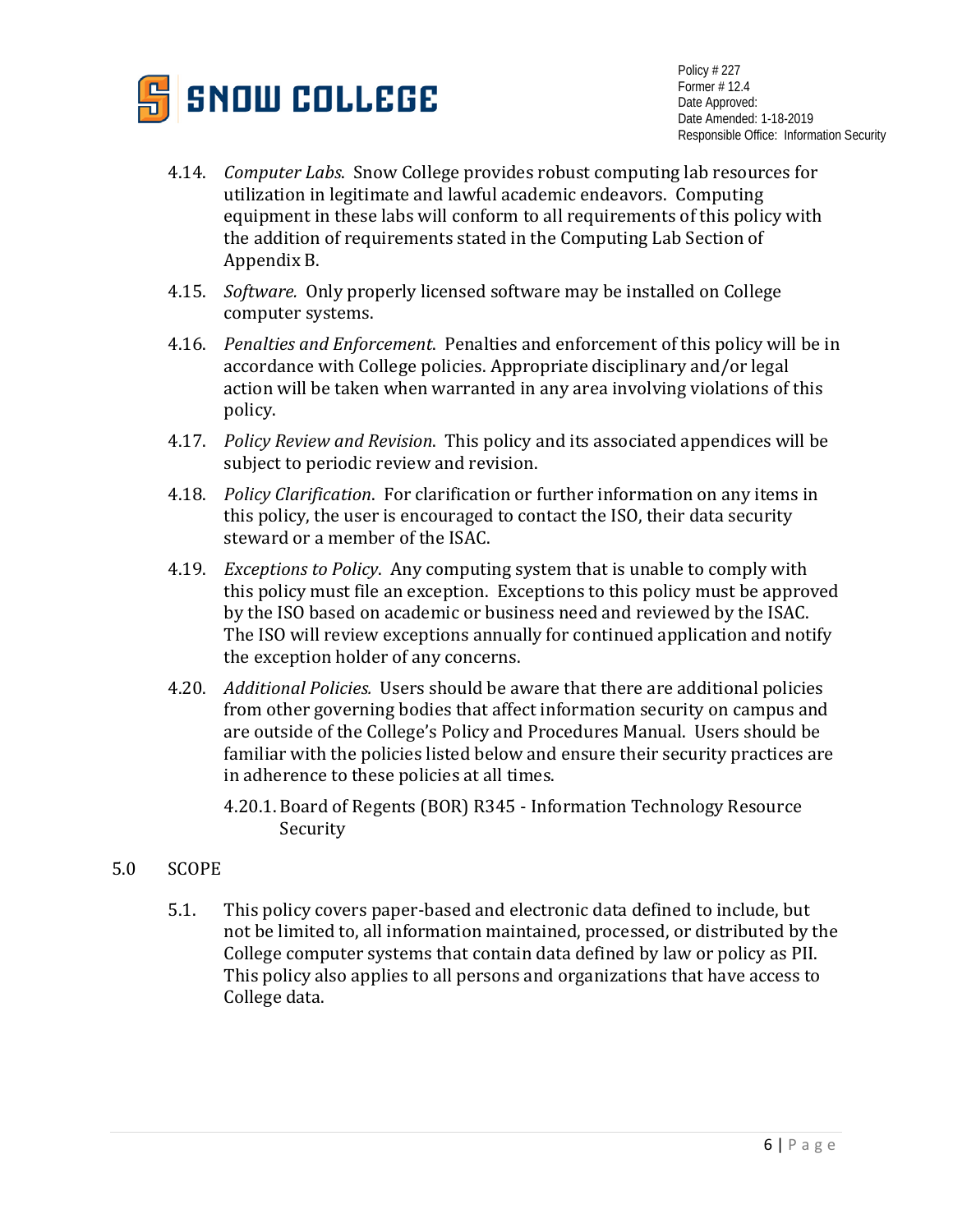

# **APPENDIX A: ROLES AND RESPONSIBILITIES**

The persons responsible for implementing this policy and their respective duties and/or responsibilities with respect to this policy are described here.

*College Deans/Managers/Supervisors* - These individuals shall be responsible for oversight of their employees' authorized use and access to College data in their areas of supervision. They will:

- Ensure that the management and control of risks outlined in this policy are adhered to by employees in their unit.
- Ensure employees' access to College data is appropriate.
- Regularly review and document employee access to College data.
- Identify the necessary Data Security Steward and ensure they receive adequate training to perform this role.
- Provide employees with resources and methods to properly secure equipment where College data is processed, stored, or handled.
- Provide employees with approved resources and methods for external data storage where College data is processed, stored, or handled.

*IT Specialist* - These individuals are responsible for being the technical support within a business unit, college/school, or department.

*Data Security Steward* - These individuals are responsible for business processes within their areas of supervision will:

- Understand current information security policies, standards and guidelines and act as a point of contact for questions regarding information security and direct the user to the appropriate source (e.g., the ISO, policies, or standards).
- Operate as information security monitors in their divisions or colleges.
- Attend and participate annually in data security steward training provided by the ISO.
- Be the primary point of contact for suspected or actual data breaches and report the information to the ISO.
- Promote information security events/training and generate a culture of information security awareness.
- Recommend employees with access to PII data to the ISO for additional levels of training.
- Provide recommendations for revisions to this policy as appropriate.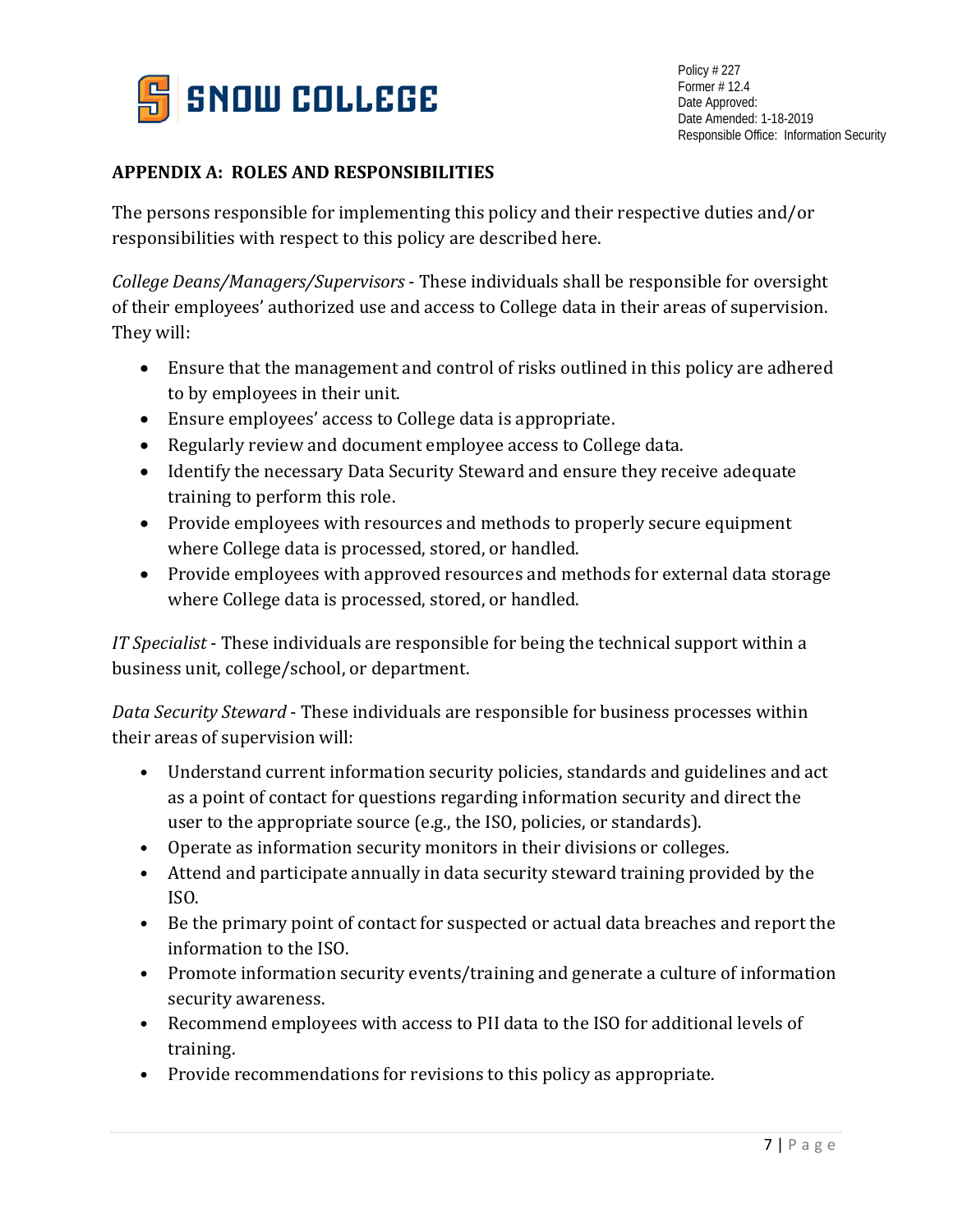

*Employees, including department chairs, faculty, staff, and student workers* - These individuals:

- Shall not disclose PII College data to unauthorized individuals.
- Shall not modify or delete College data unless authorized by the Data Owner to do so.
- Shall maintain College data in a secure manner.
- Shall complete the employee/student confidentiality training.
- Shall be required to sign a College confidentiality/FERPA agreement before access is granted to PII College data.
- Shall complete specific confidentiality training if they have job related responsibilities that require access to PII College data.

*Network Security Administrator* - This individual, within the IT Division will:

- Implement adequate security measures for computing systems containing College data within their jurisdiction.
- Implement appropriate security strategies for both the transmission and the storage of College data.
- Notify appropriate units of possible security infringements.
- Report any security breach to the ISO.
- Disseminate technical guidelines related to security to the appropriate IT Specialists.

*Information Security Advisory Council* – A group of individuals appointed by the President to review and evaluate College security issues such as:

- Current practices and the associated risks to the institution.
- Actions needed to address those risks through appropriate policy and associated guidelines.
- Identify new processes that are needed.
- Implement new security standards as needed.
- Disseminate general guidelines related to security to the appropriate IT specialists.
- Function as the incident response team
- Responsible for immediate response to any breach of security.
- Responsible for determining and disseminating remedies and preventative measures that are developed as a result of responding to and resolving security breaches.
- Report findings and recommendations regarding the incident to data stewards and College administration.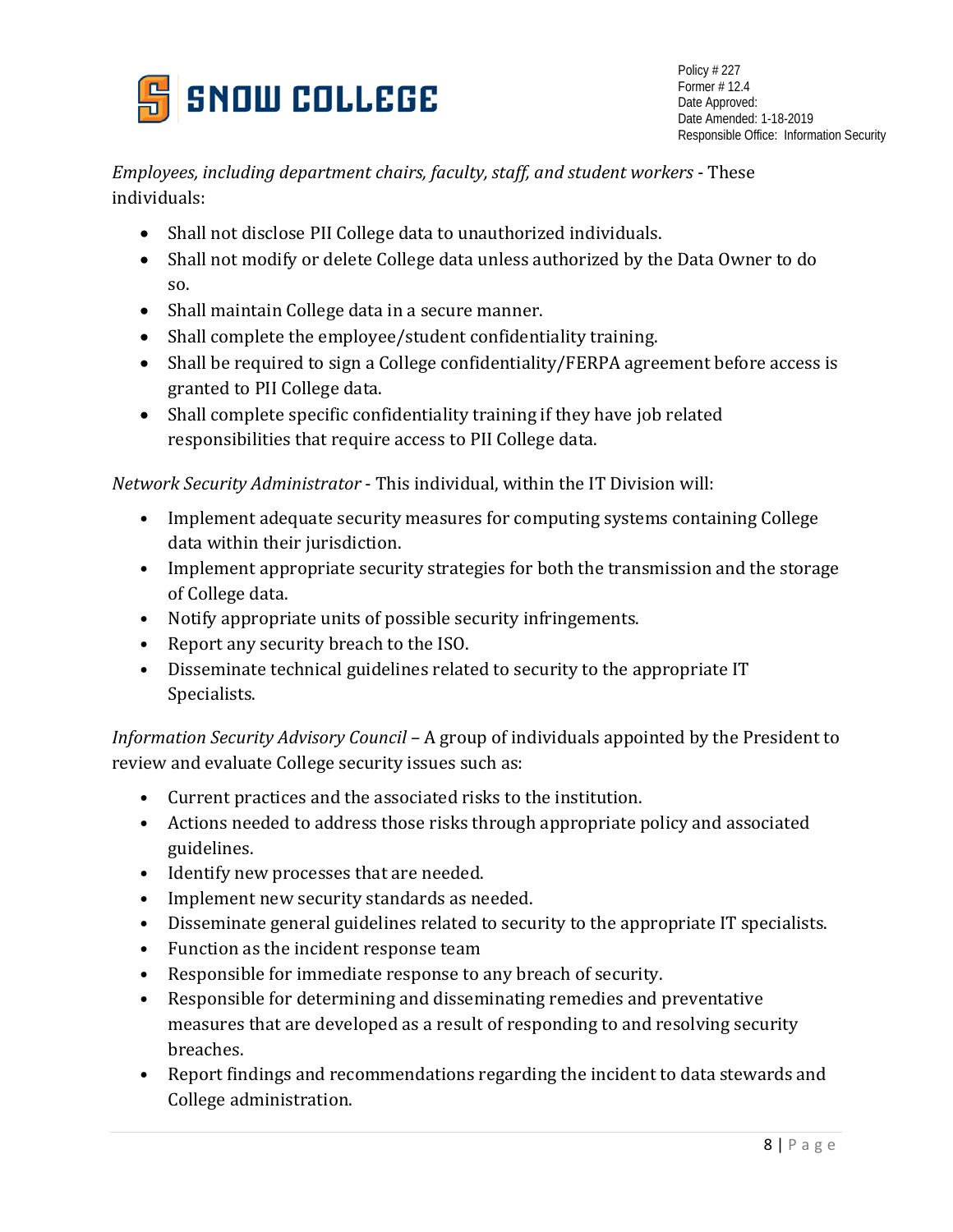

*Information Security Office* – This office, within the Business and Finance Division will:

- Assist the campus in identifying internal and external risks to the security and confidentiality of information.
- Provide guidance for handling College data in the custody of the College.
- Provide guidance for the security of the equipment or data storage devices where the information is processed and/or maintained.
- Promote and encourage good security procedures and practices.
- Develop and maintain Information security policy, plans, procedures, strategies, and best practices.
- Assist institutional or third-party auditors in the analysis of College information assets and IT resources to further ensure policy compliance.
- Provide standards and guidelines consistent with College policies.
- Develop and provide information security training.

*Internal Auditor* – Internal auditor will:

- Evaluate the effectiveness of the current safeguards for controlling security risks.
- Provide recommendations for revisions to this policy as appropriate.
- Develop and perform random audits of departments and individuals as deemed necessary.

## **APPENDIX B - STANDARDS AND GUIDELINES**

ACCESS CONTROL

- Automatic logins may only be enabled on kiosks and digital signage. These are limited access accounts specifically designed for this purpose.
- PII, electronic or paper, must not be left in an accessible location to prevent unauthorized viewing and must be secured when unattended.
- All users of computing systems that contain College data must have their own user name and use a strong password. The sharing of user names and passwords is not allowed.
- The password of empowered accounts, such as system administrators, must be changed every 120 days or require multi-factor authentication.
- Passwords of standard College accounts, will automatically expire and require change after 360 days, if not changed during that period of time.
- College account access will automatically lock after 5 failed attempts. Accounts will automatically unlock after 5 minutes of inactive attempts.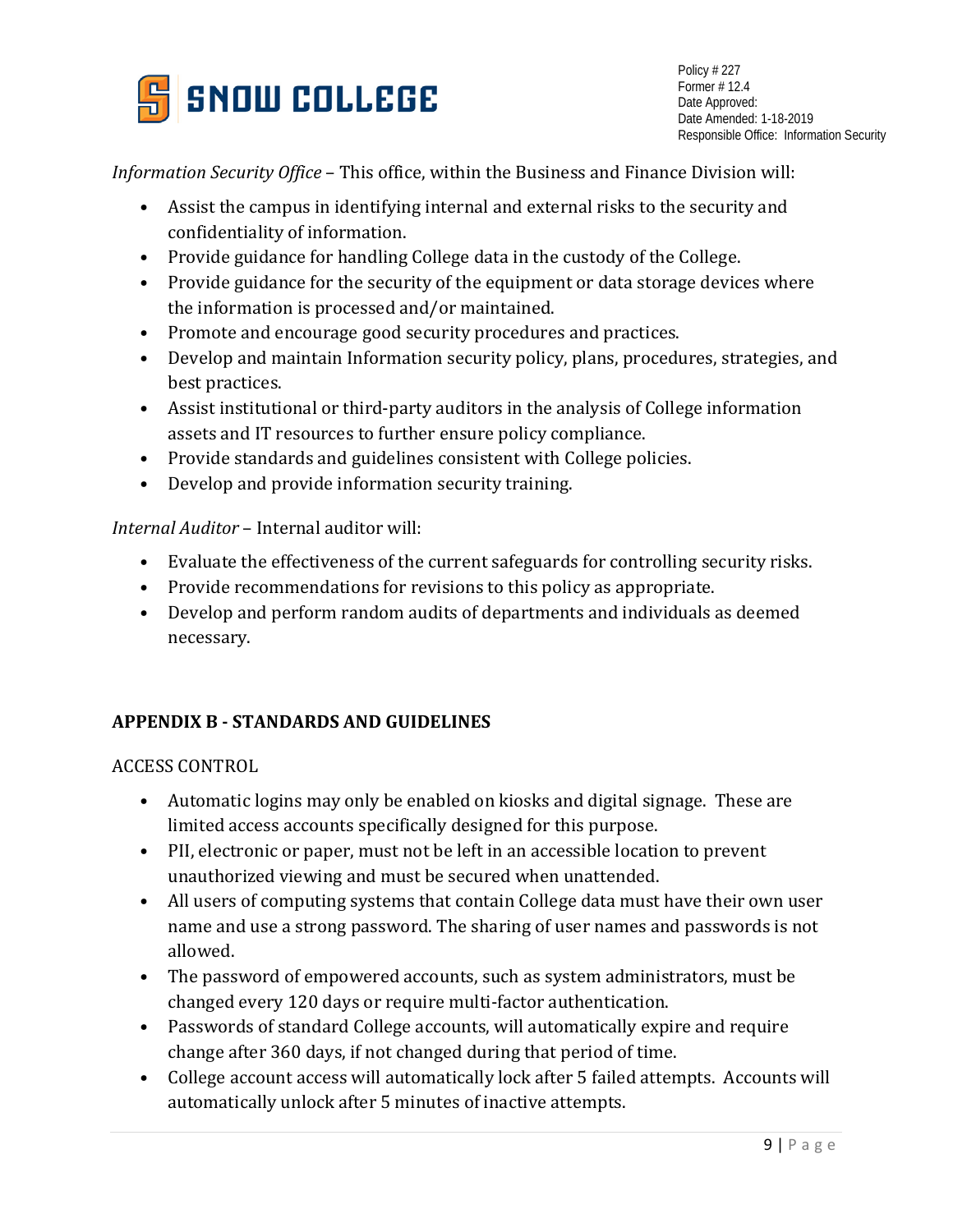

- Passwords used for College access must not be the same as passwords used for personal accounts (banks, personal email, and credit cards).
- When resetting Password, users cannot reuse one of the previous 2 Passwords.
- Passwords must not be a user's Badger username, name or a word found in the dictionary.
- Passwords must not be placed in emails unless they have been encrypted.
- First-time passwords for new users must be set to a unique value for each user and changed after first use.
- Passwords must not be written down in a visible or accessible location.
- Periodic user access reviews should be conducted by the organization's supervisor and any unnecessary user access should be reported to IT Division and Human Resources and removed immediately.
- All workstations and lab computers must have a form of auto-lock feature enabled that requires a password to resume and set to activate at no more than an idle time of 20 minutes.
- Workstations visible to or accessible by anyone other than the authorized user must be manually locked when left unattended.

# PHYSICAL SECURITY

- At a minimum, users shall comply with generally accepted College procedures to protect physical areas that contain College information.
- Individual organizations/departments within the College are responsible for physical security for personal computers and other local electronic information resources, including portable equipment, housed within their immediate work area or under their control.
- PII must only be used temporarily on portable equipment and then only for the duration of the necessary use and only if encrypted and physically secured.
- All College-owned computing equipment must be documented and managed in either a College-approved database or by property control.

# DATA SECURITY

- All computing systems must install the College-approved management policy framework to manage antivirus and anti-spyware software as defined by the ISO in conjunction with the campus technology staff and leadership.
- PII data may only be stored on personal computers, servers or other computing equipment if the requirements outlined in USHE Policy R345, Information Technology Resource Security, are adhered to.